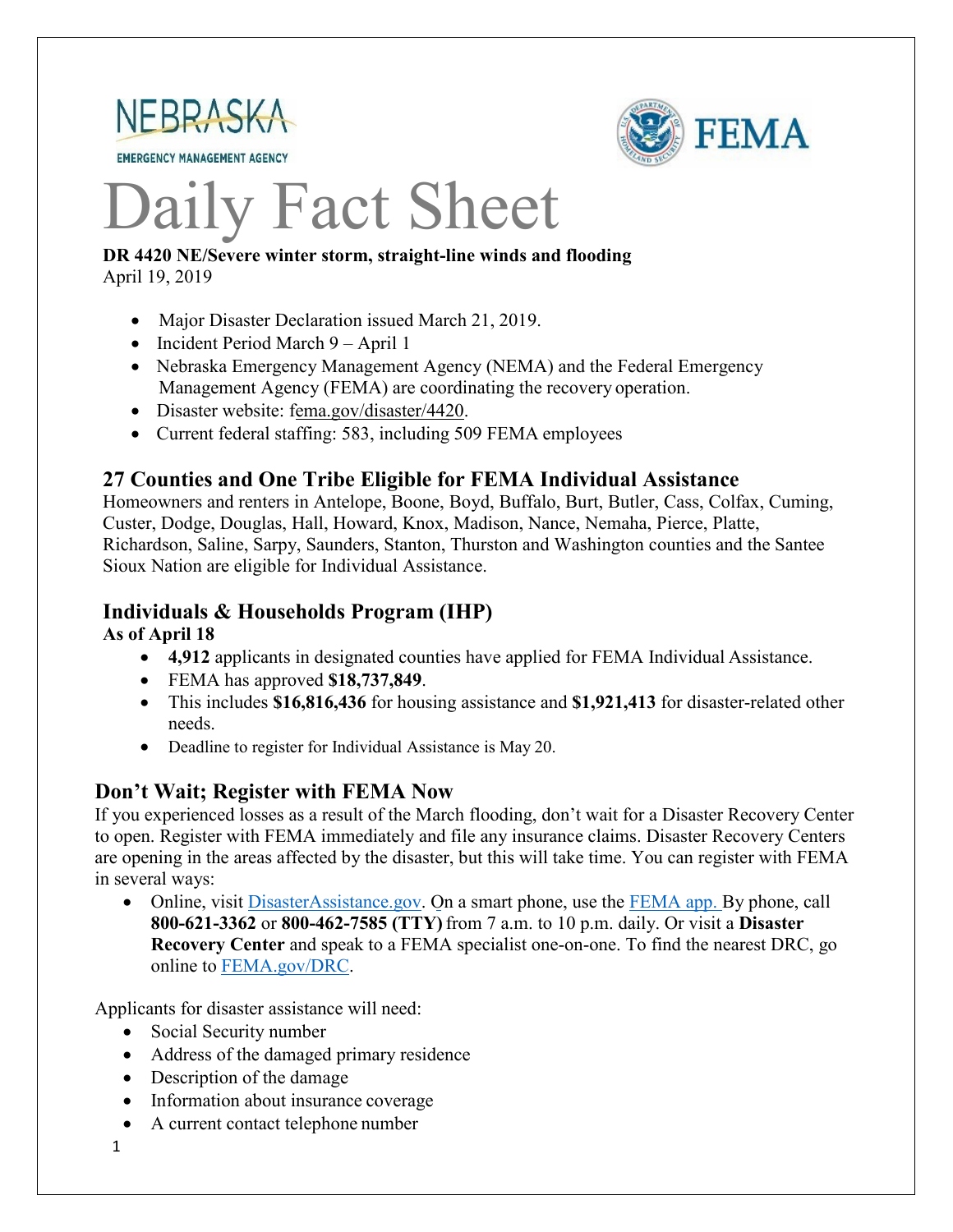- An address where they can receive mail
- Bank account and routing numbers for direct deposit of funds

# **FEMA Hiring Nebraskans to Work on Disaster Recovery**

FEMA is hiring Nebraskans to help with recovery efforts. Anyone interested in temporary job opportunities should go to [www.USAJobs.gov.](http://www.usajobs.gov/) The website is updated as new postings occur. Type "FEMA Local Hire" in the search box and put "Nebraska" in the location box.

# **Understanding Your FEMA Letter**

If you applied for assistance from FEMA, you will receive a letter in the mail or via email that explains the status of your application and how to respond. It is important to read the letter carefully. Your letter will include the amount of any assistance FEMA may provide and information on the appropriate use of disaster assistance funds.

- **You may need to submit additional information** for FEMA to continue to process your application.
- If you have questions about the letter, you may go online to [DisasterAssistance.gov;](http://www.disasterassistance.gov/) call the disaster assistance helpline at **800-621-3362** or **800-462-7585 (TTY)**; or visit a Disaster Recovery Center. To find center locations and hours, go online t[o](https://www.fema.gov/disaster-recovery-centers) [FEMA.gov/DRC](https://www.fema.gov/disaster-recovery-centers) or download the [FEMA mobile](https://www.fema.gov/mobile-app) app.
- If you disagree with FEMA's decision, or the amount of assistance, you may **submit an appeal letter** and any documents needed to support your claim, such as a contractor's estimate for home repairs.
	- o Appeal letters and supporting documents may be submitted to FEMA by fax or mail, in person at a Disaster Recovery Center, or online if you have a FEMA online account. To set up a FEMA online account, visit [DisasterAssistance.gov, c](http://www.disasterassistance.gov/)lick on "Check Status" and follow the directions.
	- o You must file your appeal in writing to FEMA. In a **signed and dated letter**, you must explain the reason(s) for your appeal. Include: your full name; disaster number; address of the pre-disaster primary residence; your current phone number and address; and your FEMA registration number on all documents.
	- o **By mail**: FEMA National Processing Service Center, P.O. Box 10055, Hyattsville, MD 20782-7055. **By fax:** 800-827-8112, Attention: FEMA.

#### **Disaster Recovery Centers Assist Survivors**

Disaster Recovery Centers are operating, or are scheduled to begin operation, in areas affected by the winter storm and flooding. More centers continue to be announced. Recovery specialists from FEMA and the U.S. Small Business Administration (SBA) will provide information on available services, explain assistance programs and help survivors complete or check the status of their applications.

#### **Disaster Recovery Centers will be closed on Sundays effective April 21**. Disaster Recovery Center locations and hours are:

- **Buffalo County**: Gibbon Baptist Church, 705 Court St., Gibbon, NE 68840. Open April 15, 16, 17, 18, 19, 9 a.m. to 6 p.m.
- **Butler County**: Bellwood Volunteer Fire Department, 752 41st Road, Bellwood, NE 68624. Open April 22, 23, 24, 25, 27, 9 a.m. to 6 p.m. Closed April 26 for Arbor Day.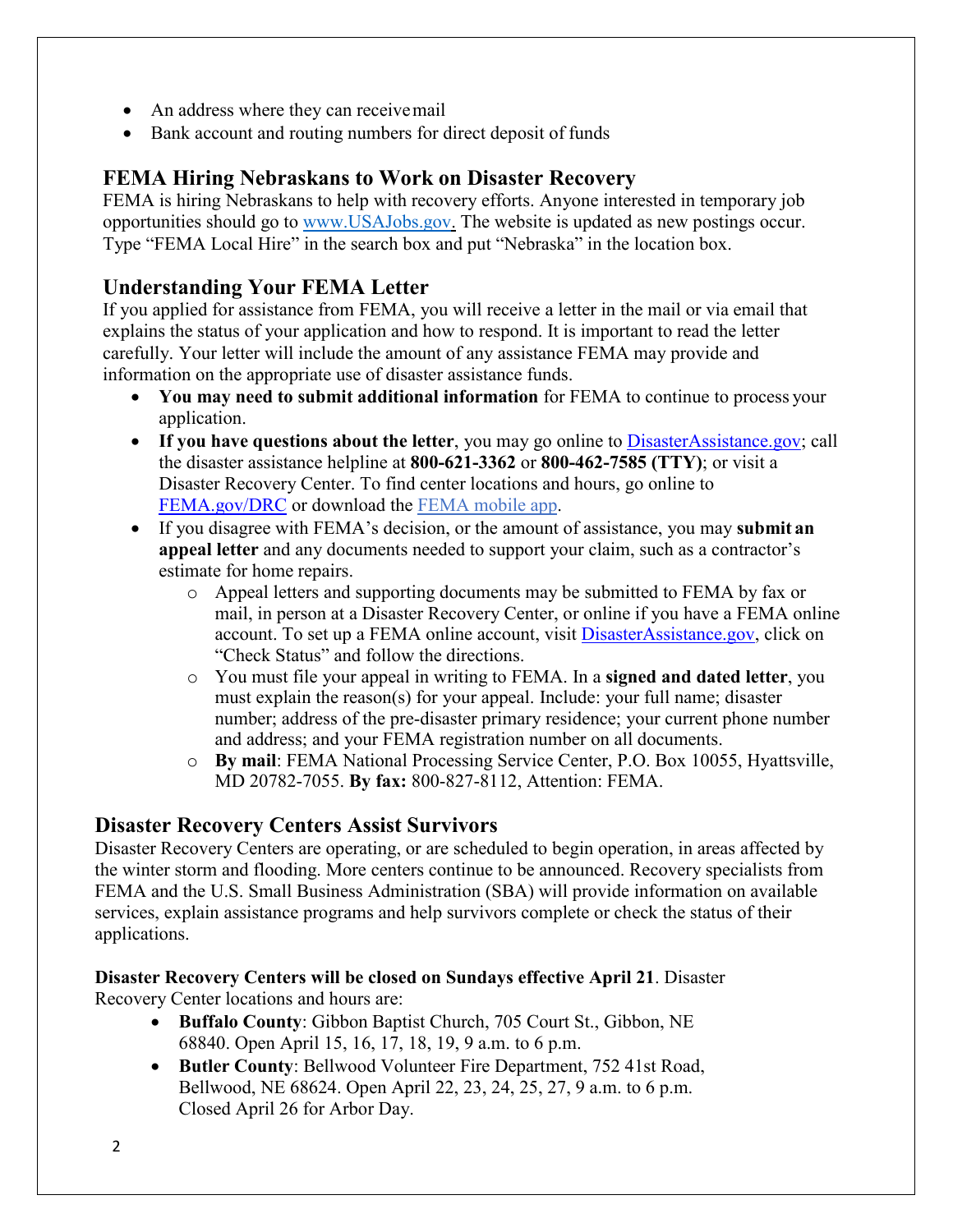- **Cass County**: Plattsmouth Community/Senior Center (Gymnasium), 308 S. 18th St., Plattsmouth, NE 68048. Open 7 a.m. to 7 p.m. daily. (Closes 7 p.m. April 20; reopens 9 a.m. April 22 as a Disaster Loan Outreach Center, Monday-Friday, 9 a.m. to 6 p.m.)
- **Colfax County**: Colfax County Court (Community Room), 411 E. 11th St., Schuyler, NE 68661. Open April 16, 17, 18, 19, 20, 9 a.m. to 6 p.m.
- **Custer County**: United Methodist Church, 1000 S. 3rd Ave., Broken Bow, NE 68822. Open April 22, 23, 25, 26, 9 a.m. to 6 p.m. Open April 24, 9 a.m. to 5 p.m.
- **Dodge County**: Fremont Learning Center, 130 E. 9th St., Fremont, NE 68025. Open 7 a.m. to 7 p.m. Monday-Saturday.
- **Douglas County**: Valley Veterans Club, 111 E. Front St., Valley, NE 68064. Open 7 a.m. to 7 p.m. Monday-Saturday.
- **Hall County**: Wood River City Clerk, 108 W. 10th St., Wood River, NE 68883. Opens April 19; Monday-Saturday, 9 a.m. to 6 p.m.
- **Richardson County**: City Auditorium, 312 W. 17th St., Falls City, NE 68355. Open April 19, 20, 22, 23, 24, 9 a.m. to 6 p.m.
- **Sarpy County**: Twin Creek, 3802 Raynor Parkway, Suite 201, Bellevue, NE 68123. Open 7 a.m. to 7 p.m. Monday-Saturday.
- **Thurston County**: Pender Community Center, 614 Main St., Pender, NE 68047. Open April 13, 14, 15, 16, 17, 18, 19, 9 a.m. to 6 p.m.

Survivors can visit any open center for help. To find the nearest center, go online to [FEMA.gov/DRC](http://www.fema.gov/DRC) or call the Disaster Assistance Helpline at **800-621-3362** or **800- 462-7585 (TTY).**

# **U.S. Small Business Administration (SBA) Update**

SBA has approved \$14,543,300 in low-interest disaster loans for residents and businesses as of April 18 and is continuing to process and approve loan applications for businesses and residents as quickly as possible. Businesses and residents can visit *[SBA.gov/disaster](http://www.sba.gov/disaster)* call SBA's Customer Service Center at **800-659-2955** or email *[disastercustomerservice@sba.gov.](mailto:disastercustomerservice@sba.gov)* TTY users may call **800-877-8339**.

SBA is operating a Business Recovery Center in Sarpy County at **Bellevue University, John Muller Administrative Services Building, 812 Bruin Blvd., Bellevue, NE 68005.** Open Monday to Friday, 9 a.m. - 6 p.m., Saturday, 9 a.m. - 12 p.m. to assist businesses with their unique application and disaster recovery needs. No appointment necessary.

# **Debris Removal a Priority for Communities after Nebraska Flooding**

NEMA, the Nebraska Department of Environmental Quality (NDEQ) and FEMA are coordinating cleanup efforts in Nebraska. Debris needs to be separated into categories and placed at the curb. Debris should not block the roadway. For information, go online to the Nebraska Department of Environmental Quality at [deq.state.ne.us/.](http://www.deq.state.ne.us/)

# **FEMA Teams Going Door to Door**

FEMA Disaster Survivor Assistance Teams are working in impacted neighborhoods to help survivors register for assistance and to identify immediate and emerging needs. Teams are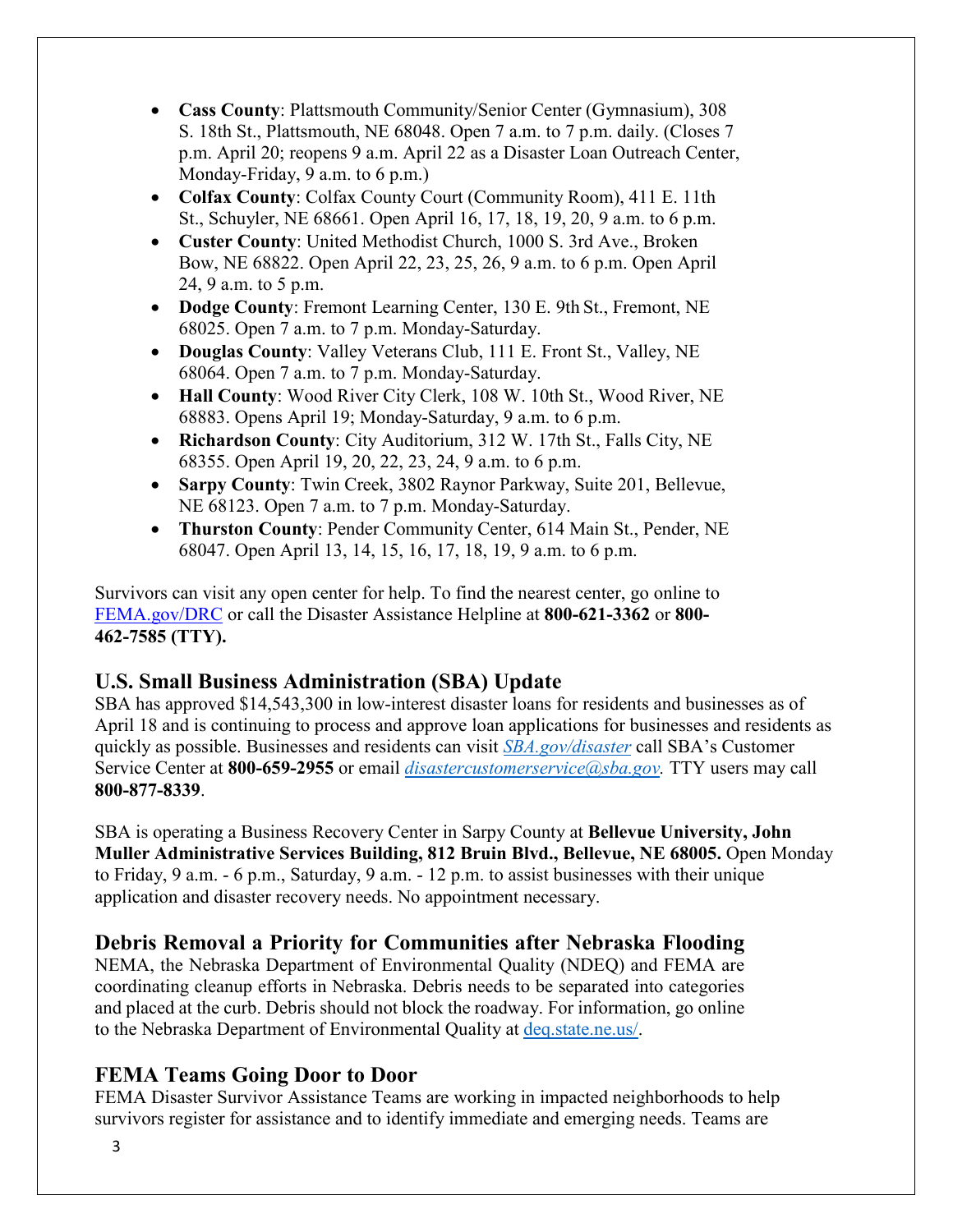operating in**:** Custer, Dodge, Howard, Knox, Madison, Nance, Pierce, Platte, Saline, Sarpy and Thurston counties. They have visited more than 13,208 homes.

# **National Flood Insurance Program (NFIP)**

As of April 17, NFIP has received 1,007 flood insurance claims in Nebraska and issued \$4,271,902 in advance payments to policyholders. Total paid on all claims: \$13,518, 974.

# **Disaster Unemployment Assistance Available**

Information about DUA can be found at [dol.nebraska.gov/UIBenefits/Programs/DUA.](https://dol.nebraska.gov/UIBenefits/Programs/DUA)

# **Disaster Supplemental Nutrition Assistance (D-SNAP) Available**

The U.S. Department of Agriculture approved Nebraska Department of Health and Human Services' Division of Children and Family Services' request to implement D-SNAP for qualified individuals in the following counties: Antelope, Boone, Boyd, Buffalo, Burt, Butler, Cass, Colfax, Cuming, Custer, Dodge, Douglas, Hall, Howard, Knox, Madison, Nance, Nemaha, Pierce, Platte, Richardson, Saline, Sarpy, Saunders, Stanton, Thurston and Washington counties and the Santee Sioux Nation. For more information, go to [Nebraska Department of Health and Human Services.](http://dhhs.ne.gov/Pages/Residents-of-12-More-Nebraska-Counties-Are-Eligible-for-Disaster-SNAP.aspx)

# **Assistance for Landowners, Farmers, Ranchers and Producers**

The USDA says higher limits now are available for borrowers interested in USDA's farm loans. For more information, visit [USDA Farm Service Agency.](https://www.fsa.usda.gov/)

# **Tax Relief for Nebraska Survivors**

Individuals may qualify for federal tax relief [following a disaster.](https://www.irs.gov/newsroom/irs-announces-tax-relief-for-nebraska-victims-of-severe-winter-storm-straight-line-winds-and-flooding)

# **HUD Assistance for Nebraska Survivors**

The U.S. Department of Housing and Urban Development (HUD) is providing support to homeowners and low-income renters. Find information at [hud.gov.](https://www.hud.gov/)

# **FEMA Public Assistance Program**

FEMA's Public Assistance grant program provides federal assistance to state and local governments and certain types of private nonprofit organizations following a presidential disaster declaration. Public Assistance (PA) can help communities quickly respond to and recover from major disasters or emergencies.

Through the program, FEMA can reimburse eligible costs for debris removal, life-saving emergency protective measures and the repair, replacement or restoration of disaster-damaged publicly owned facilities and the facilities of certain private nonprofit organizations. The Public Assistance program also encourages protection of these damaged facilities from future events by providing assistance for hazard mitigation measures during the recovery process.

Counties eligible for Categories A-B (emergency protective measures, debris removal):

• Adams, Antelope, Banner, Blaine, Boone, Box Butte, Boyd, Brown, Buffalo, Burt, Butler, Cass, Cedar, Cherry, Cheyenne, Colfax, Cuming, Custer, Dakota, Dawes, Deuel, Dixon, Dodge, Douglas, Franklin, Fillmore, Frontier, Furnas, Gage, Garden, Garfield, Gosper, Greeley, Hall, Harlan, Holt, Howard, Jefferson, Johnson, Keya Paha, Kimball, Knox, Lancaster, Lincoln, Logan, Loup, Madison, Merrick, Morrill, Nance, Nemaha, Nuckolls,